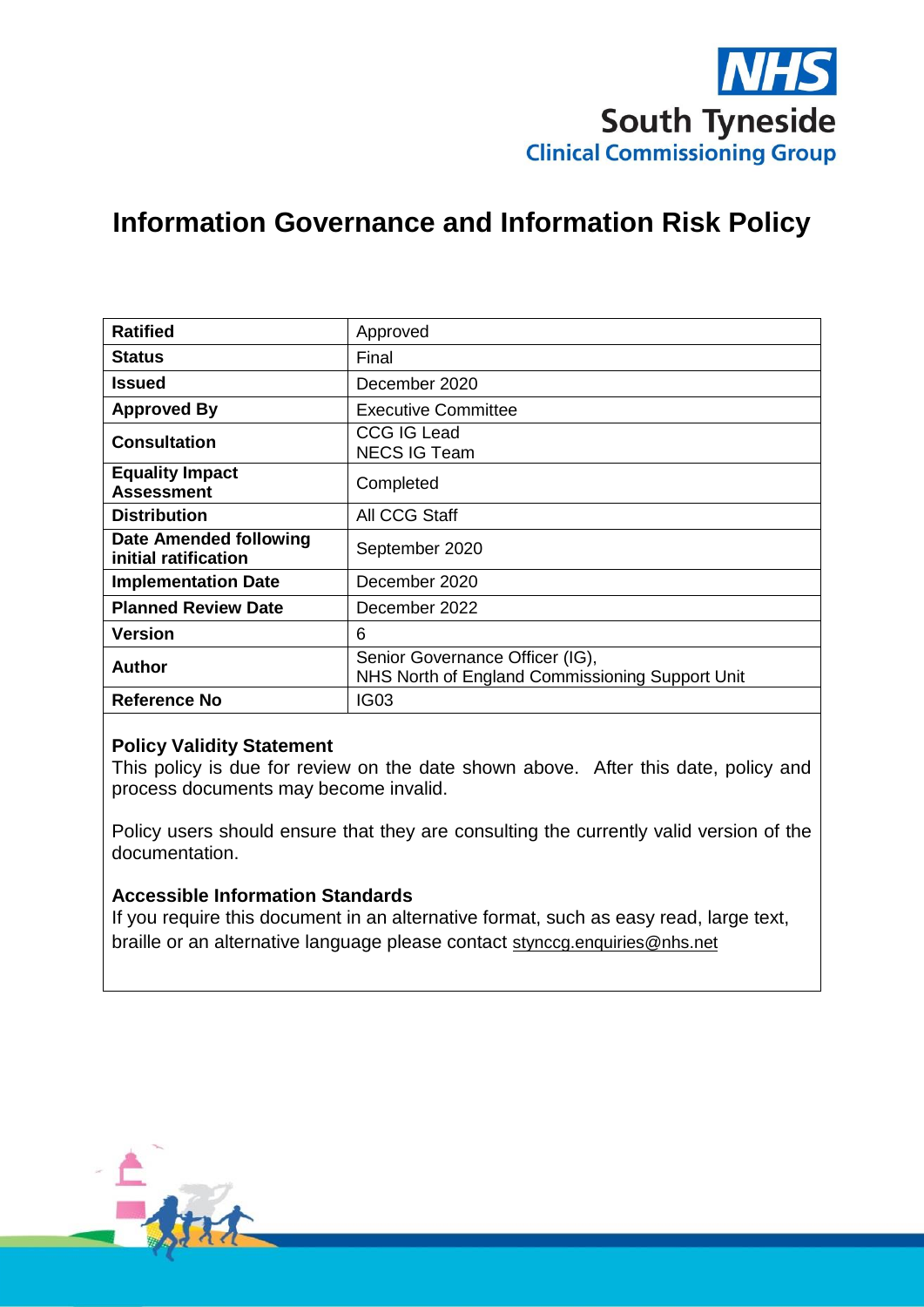# **Version Control**

| <b>Version</b>   | <b>Author</b>                             | <b>Update comments</b>                                                                                                                                                                                                                                                                                 |
|------------------|-------------------------------------------|--------------------------------------------------------------------------------------------------------------------------------------------------------------------------------------------------------------------------------------------------------------------------------------------------------|
| V1.0             | <b>NECS</b>                               | Policy adopted by Clinical Commissioning Group (CCG) as<br>part of policy suite developed by NECS.                                                                                                                                                                                                     |
| V <sub>2.0</sub> | <b>Liane Cotterill</b>                    | Ratified by the Governing Body                                                                                                                                                                                                                                                                         |
| V3.0             | <b>Liane Cotterill</b>                    | Duties and responsibilities updated and Section 8 Training<br>Implications. Equality Impact Assessment. Re-formatted to<br>CCG policy standard.                                                                                                                                                        |
| V4.0             | <b>Liane Cotterill</b>                    | Review and update:<br>Reformatted numbering and style of policy<br>Section 5.5: Insertion of reference to Health and Social<br>Care (Safety and Quality) Act 2014<br>Section 14.2: Insertion of Cabinet Officer (2015) Health<br>and Social Care (Safety and Quality) Act 2014. London.<br><b>HMSO</b> |
| V4.1             | Senior Governance<br>Manager, NECS        | Review and update to include GDPR.                                                                                                                                                                                                                                                                     |
| V <sub>5</sub>   | <b>Senior Governance</b><br>Officer, NECS | Updated following publication of the Data Protection Act<br>2018                                                                                                                                                                                                                                       |
| V <sub>6</sub>   | <b>Senior Governance</b><br>Officer, NECS | Reviewed in line with policy requirements                                                                                                                                                                                                                                                              |

# **Approval**

| <b>Role</b> | <b>Name</b>                | Date                |
|-------------|----------------------------|---------------------|
| Approval    | Governing Body             | 24 October 2013 (1) |
| Approval    | <b>Executive Committee</b> | 14 January 2015 (2) |
| Approval    | <b>Executive Committee</b> | 21 January 2016 (3) |
| Approval    | <b>Executive Committee</b> | January 2018 (4)    |
| Approval    | <b>Executive Committee</b> | February 2018 (4.1) |
| Approval    | <b>Executive Committee</b> | October 2018 (5)    |
| Approval    | <b>Executive Committee</b> | December 2020 (6)   |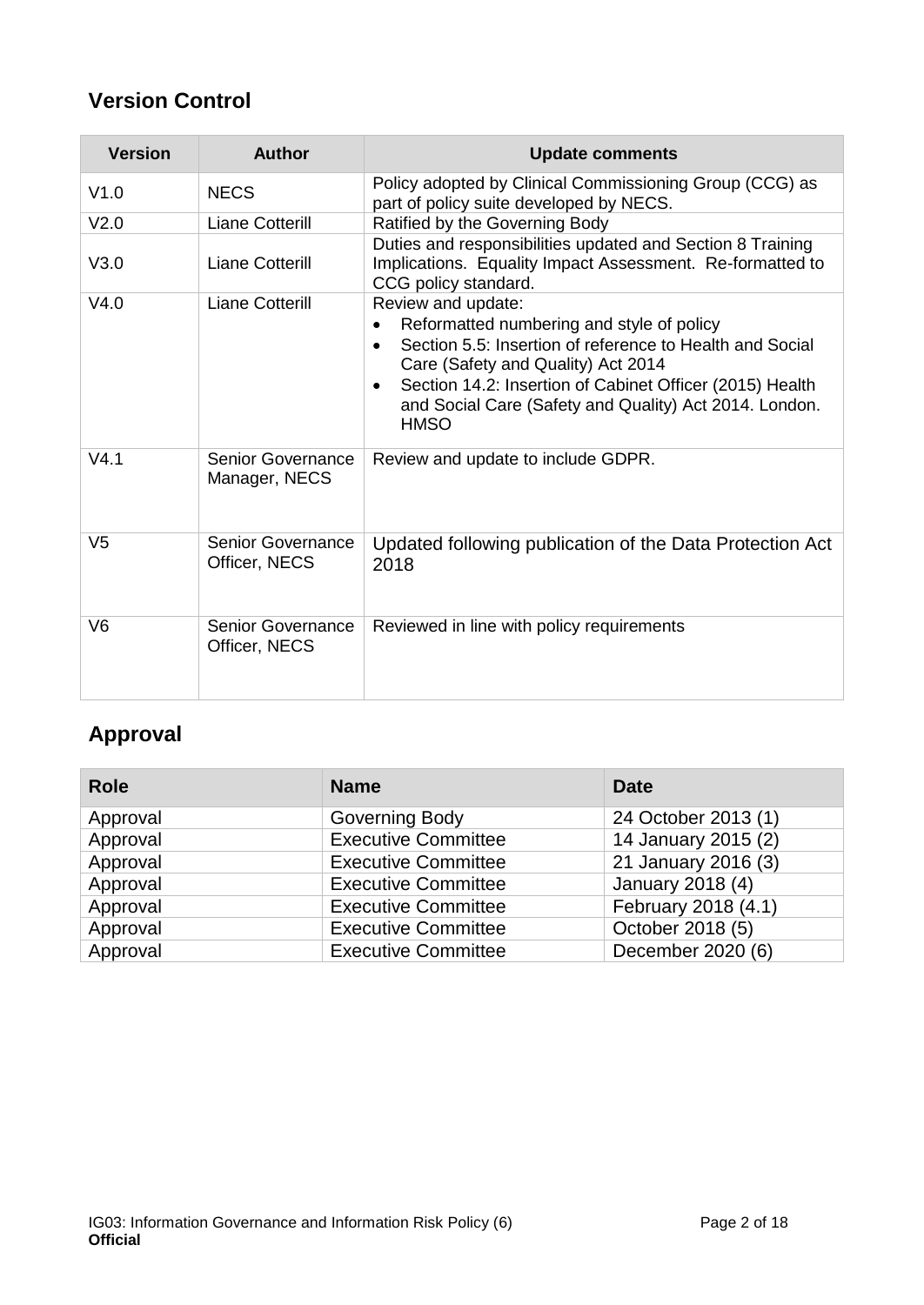# **Contents**

| 1. | Introduction                             | $\overline{4}$ |
|----|------------------------------------------|----------------|
| 2. | <b>Definitions</b>                       | 6              |
| 3. | The Principles of Information Governance |                |
| 4. | <b>Managing Information Risk</b>         | 9              |
| 5. | Implementation                           | 10             |
| 6. | <b>Training Implications</b>             | 11             |
| 7. | <b>Related Documents</b>                 | 11             |
| 8. | Monitoring, review and archiving         | 11             |
| 9. | Equality analysis                        | 13             |
|    | Appendix A Duties and Responsibilities   | 16             |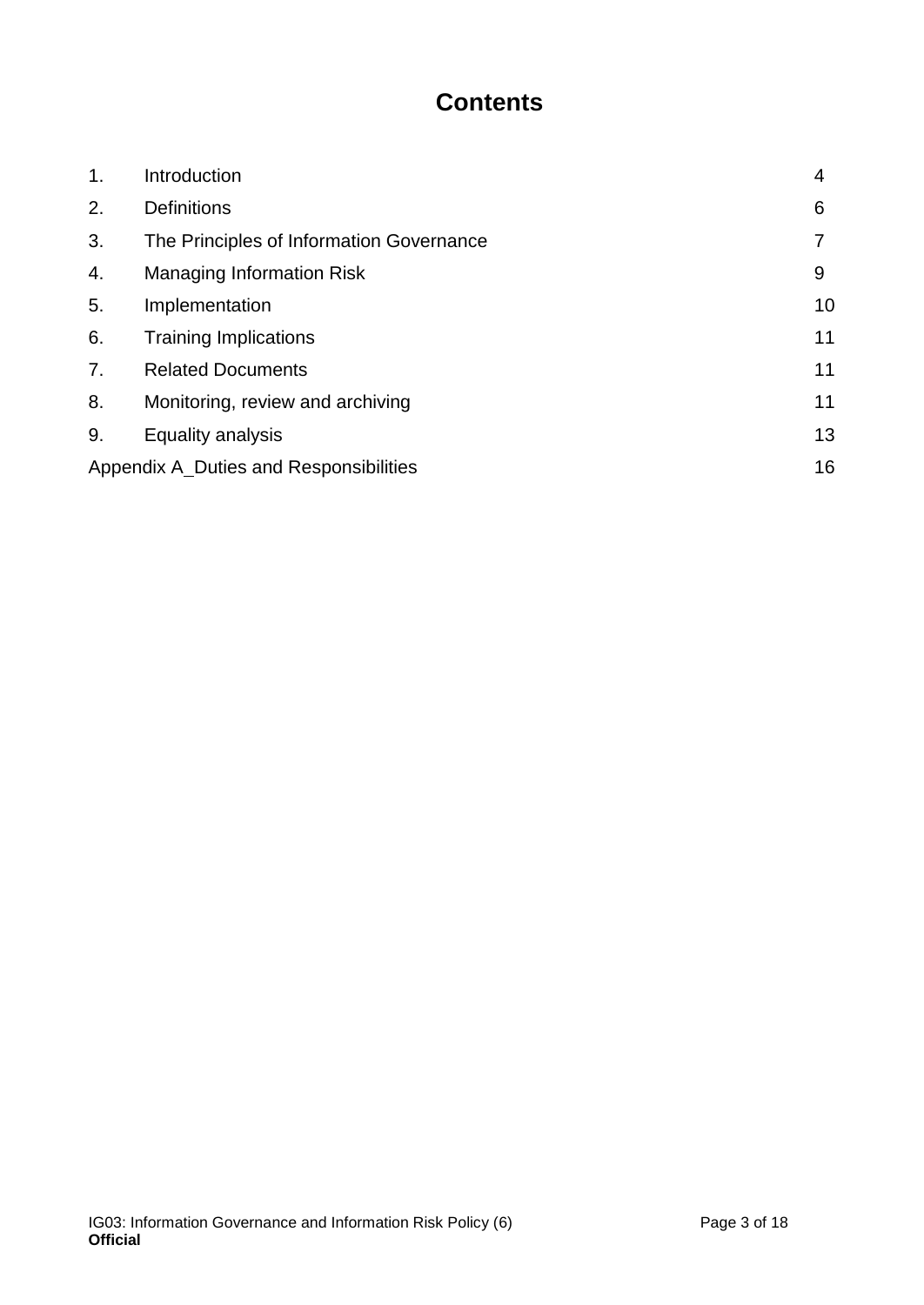## <span id="page-3-0"></span>**1. Introduction**

The CCG aspires to the highest standards of corporate behaviour and clinical competence, to ensure that safe, fair and equitable procedures are applied to all organisational transactions, including relationships with patients, their carers, public, staff, stakeholders and the use of public resources. In order to provide clear and consistent guidance, the CCG will develop documents to fulfil all statutory, organisational and best practice requirements and support the principles of equal opportunity for all.

Information is a vital asset, both in terms of the management of health and social care for individual patients/service users and the efficient management of services and resources. It plays a key part in governance, service planning and performance management.

Information risk management is an essential component of information governance and is an integral part of good management practice. The intent is to embed information risk management in a practical way into business processes and functions.

Information risk must be managed in a robust way within work areas and not be seen as something that is the sole responsibility of IT or IG staff. A structured approach is needed, building upon the existing information governance framework and this approach relies upon the identification of information assets and assigning 'ownership' of assets to senior accountable staff.

It is therefore of paramount importance to ensure that information is efficiently managed including information risk, and that appropriate policies, procedures and management accountability provide a robust governance framework for information management. Information Governance (IG) is the means of providing this governance framework, and currently includes the following legislation and guidance:

- Data Protection Act 2018
- General Data Protection Regulations 2016
- Freedom of Information Act 2000
- Environmental Information Regulations 2004
- Access to Health Records Act 1990
- Department of Health Records Management: NHS Code of Practice for Health and Social Care 2016
- Computer Misuse Act 1990
- NHS Confidentiality Code of Practice
- Common Law Duty of Confidentiality
- Fraud Act 2006
- Further guidance on information governance legislation can be found in the Department of Health NHS Information Governance Guidance on Legal and Professional obligations.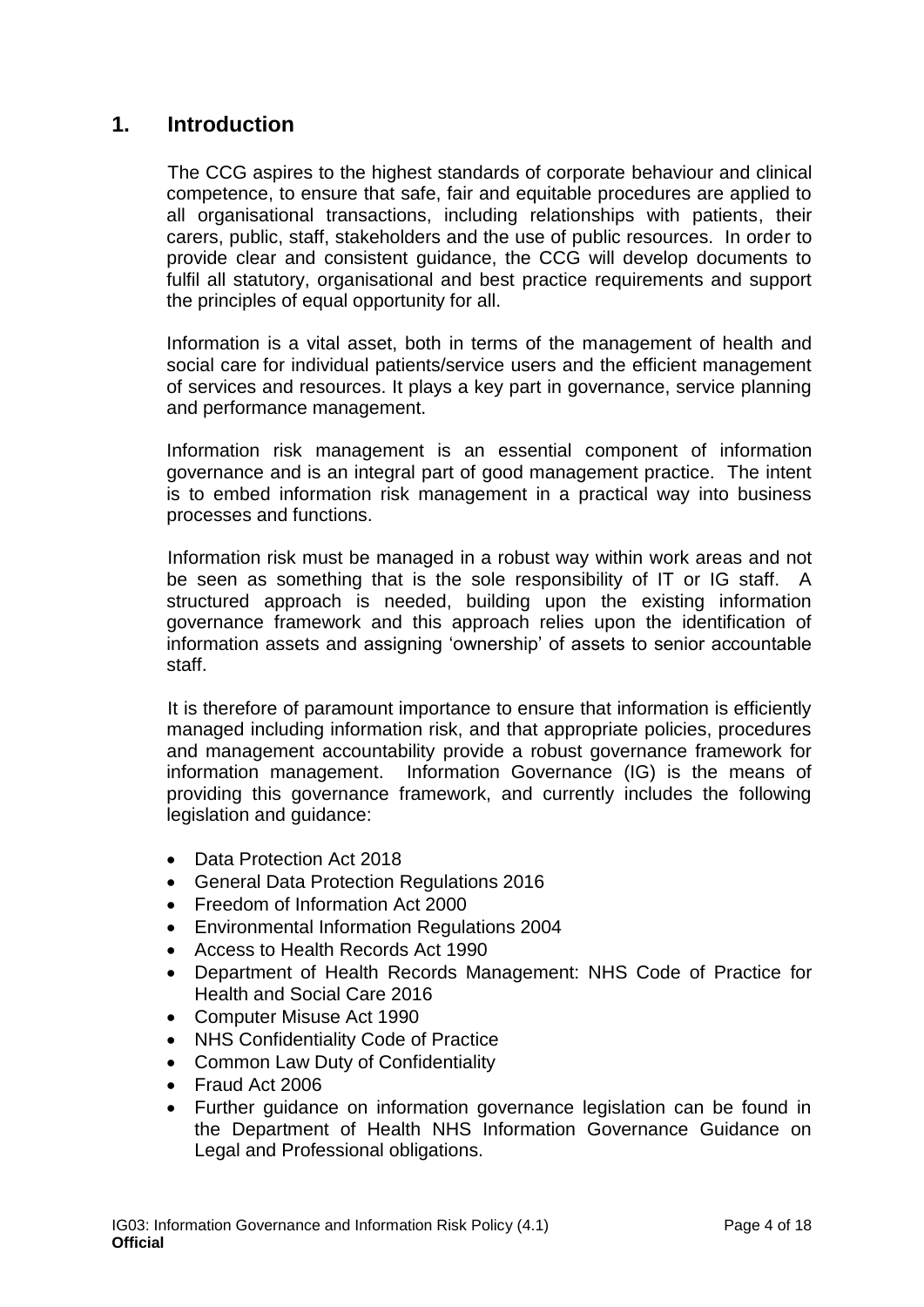The Framework sets out an overview of how the organisation is addressing the IG Agenda and the approach taken to ensure robust management of information. There are two key components underpinning the IG Framework;

- IG Policy which outlines the objective for information governance
- IG Strategy which details an overall plan arising from a baseline assessment against the requirements set out in the NHS Digital Data Security and Protection Toolkit.

The Data Security and Protection Toolkit consists of a series of evidence based requirements against which an organisation's current and planned attainment levels can be monitored. The organisation is required to complete an annual self-assessment against the Toolkit. The CCG Toolkit is broken down into ten National Data Guardian Standards:

- Personal Confidential Data
- Staff Responsibilities
- Training
- Managing Data Access
- Process Reviews
- Responding to Incidents
- Continuity Planning
- Unsupported Systems
- IT Protection
- Accountable Suppliers

### 1.1 Status

This policy is an Information Governance policy.

#### 1.2 Purpose and scope

The purpose of this document is to present an Information Governance Policy & Information Risk Policy for the organisation. This sets out the organisation's commitment to the security, information risk management, confidentiality and quality of information. It also details how information governance and information risk will be managed within the organisation.

This policy is applicable to all employees, agents and contractors working for, or supplying services to the organisation. However, it is recognised that primary care practitioners are also part of the organisation and as such this policy is offered for use by them to adapt to their own practices and organisations as appropriate. The CCG is available to offer help and support to primary care practitioners who wish to use and implement this policy.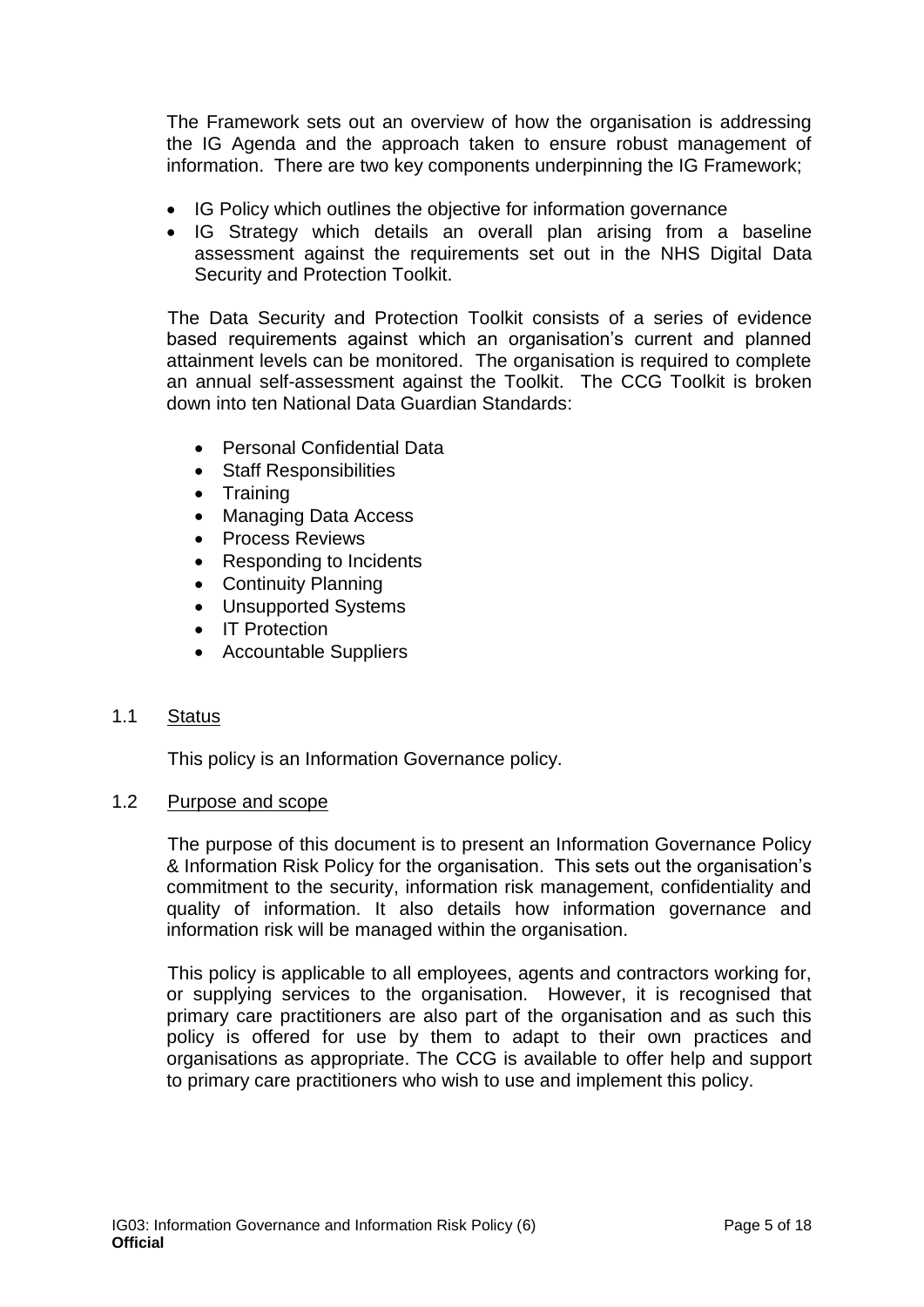## <span id="page-5-0"></span>**2. Definitions**

The following terms are used in this document:

- 2.1 **Personal information** is factual information or expressions of opinion which relate to an individual who can be identified from that information or in conjunction with any other information coming into possession of the data holder. This also includes information gleaned from a professional opinion, which may rely on other information obtained. Personal information includes name, address, date of birth or any other unique identifiers such as NHS Number, Hospital Number, National Insurance Number, etc. It also includes information which, when presented in combination, may identify an individual e.g. postcode, date of birth etc.
- 2.2 Sensitive information also known as 'Special Category Data' as set out in the DPA 2018 is any information about a person relating to their;
	- Racial or ethnic origin
	- Political opinions
	- Religious beliefs or other beliefs of a similar nature
	- Trade union membership
	- Biometric Data
	- Physical or mental health or condition
	- Sexual life
	- Commission or alleged commission of any offence, or
	- Any proceedings for any offence committed or alleged to have been committed

This type of data is subject to more stringent conditions on their processing when compared to 'personal information' (See 2.1)..

- 2.3 **Information risk** is the chance of something happening to the information which will have an impact upon the objectives, personal safety and security of the organisation. Risk is determined in terms of consequence and likelihood and should be managed alongside other organisational risks and should be considered a fundamental component of effective information governance.
- 2.4 **Information Risk Management** is the culture, processes and structures that are directed towards the effective management of opportunities and adverse effects to information assets.
- 2.5 **Information assets** come in many shapes and forms and include:
	- **Personal information** e.g. content within databases, archive and back up data, audit data, paper records (health, social care and staff records)
	- **Software** e.g. application and system software, data encryption utilities, development and maintenance tools
	- **Hardware** e.g. PCs, laptops, USB sticks, PDA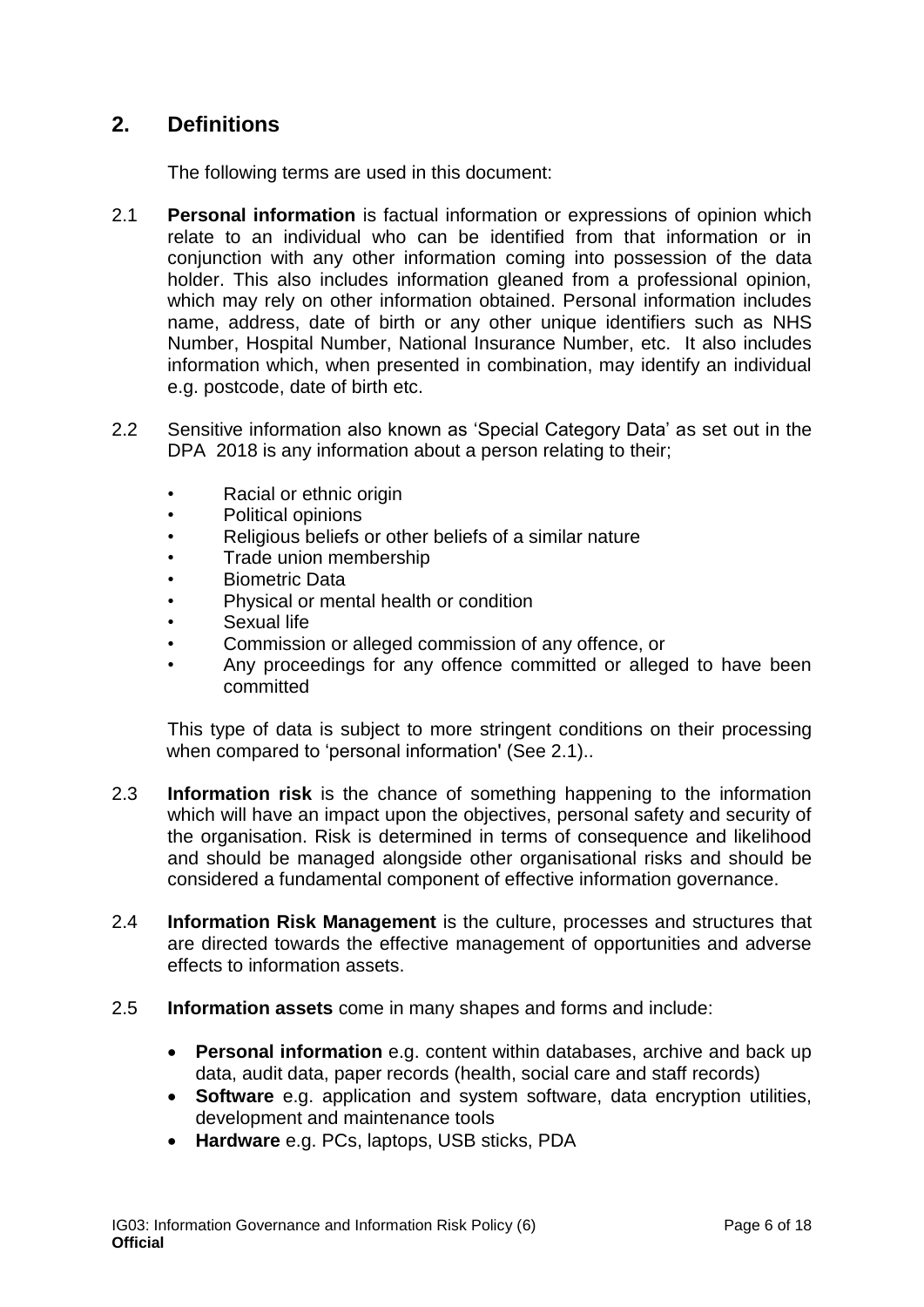- **System/process documentation** e.g. system information and documentation, manual and training materials, contracts, business continuity plans, policies, etc.
- 2.6 **Information Asset Register** is a record of all information assets along with the associated Information Asset Owner of each asset. Having an up to date and accurate IAR is a requirement under data protection legislation.
	- 2.7 **Privacy by Design** means any action that involves processing personal data must be done with data protection and privacy in mind at every step. This includes internal projects, product development, software development, IT systems, and much more. In practice, this means that any department that processes personal data must ensure that privacy is built in to the whole life cycle of the process.
	- 2.8 **Privacy by Default** means that once a product, process, or service has been introduced, the strictest privacy settings should apply by default, without any manual input from the end user. In addition, any personal data provided by the user should only be kept for the amount of time necessary to provide the service.
	- 2.9 **Data Protection Impact Assessment** (DPIA) is a process to help you identify and minimise the data protection risks of a project. You must complete a DPIA for processing that is likely to result in a high risk to individuals. This includes some specified types of processing.

# <span id="page-6-0"></span>**3. The Principles of Information Governance**

### 3.1 Overview

- 3.1.1 There are a number of underlying principles governing Information Governance. An Information Governance Strategy will detail how these principles will be embedded throughout the organisation.
- 3.1.2 These principles can be divided into the different areas of information governance.

### 3.2 Information Governance Management

- There is a commitment to establish and maintain robust operational and management accountability structures, assign appropriate resources and dedicated staff to ensure IG issues are dealt with appropriately, effectively and at levels within the organisation.
- There should be proactive use of information within and between the organisation, other NHS, and partner organisations to support patient/service user care as determined by law, statute and best practice.
- There is a need for an appropriate balance between openness and confidentiality in the management and use of information.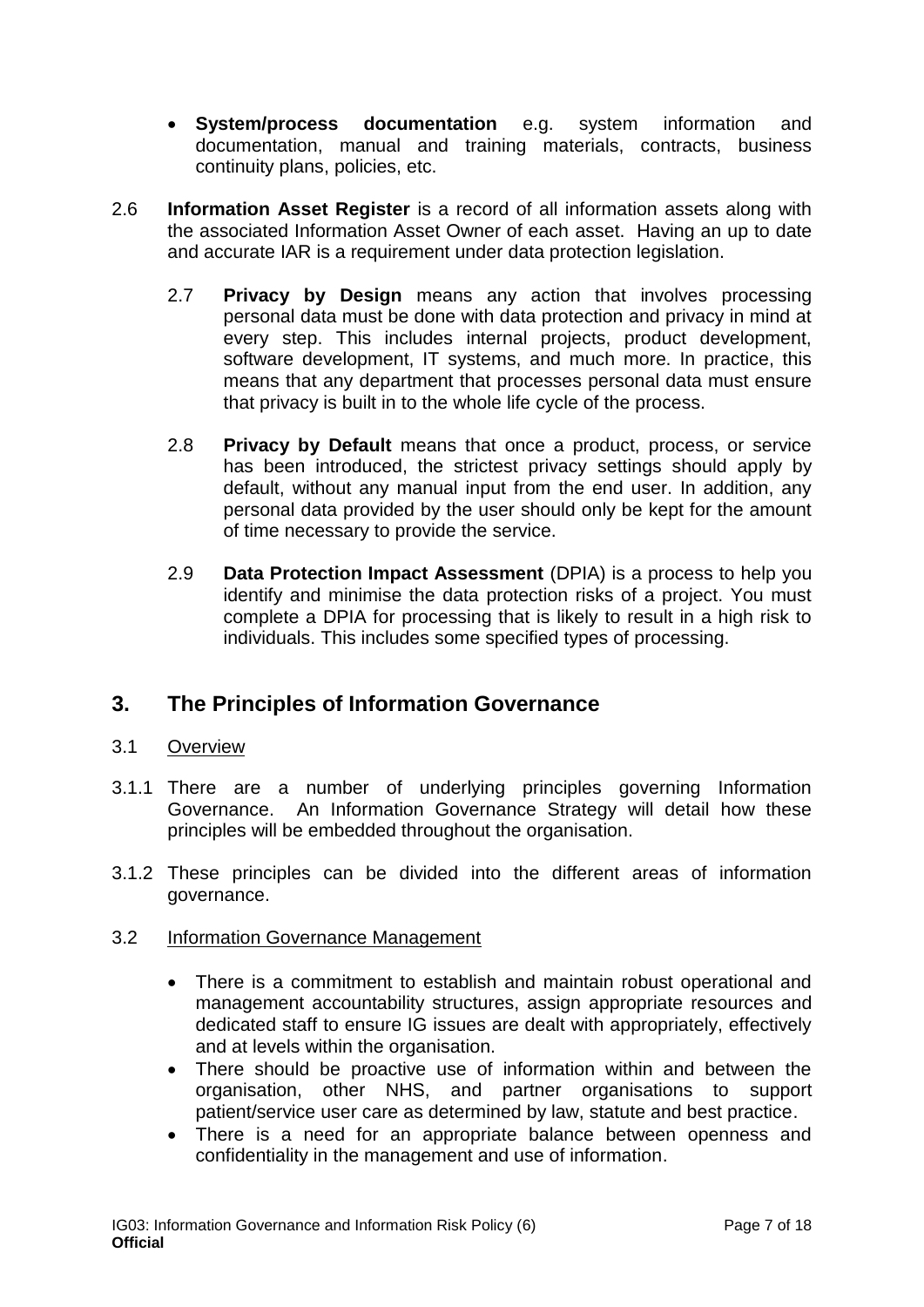- There is a commitment to improving staff understanding of their responsibilities around information governance at a level relevant to their role.
- There is a legal requirement to consider privacy by design when implementing any new or changed system or service being implemented.
- There is a dedicated Information Governance component in the appropriate budget within the organisation.

#### 3.3 Confidentiality and Data Protection Assurance

- There is a need to share patient/service user information with other health organisations and other non-health agencies in a controlled manner consistent with the interests of the patient/service user and, in some circumstances, the public interest.
- There should be effective arrangements to ensure confidentiality and security of personal and other sensitive information.
- There is a legal requirement to undertake Data Protection Impact Assessments for new processes, systems, projects etc.

#### 3.4 Information Security Assurance

- There is a commitment to ensuring the security of all personal information held by the organisation through the implementation of policies, procedures and processes to ensure the confidentiality, integrity and availability of information
- There is a commitment to the implementation of security monitoring and audit processes to ensure compliance with key policy and procedures.
- There is a legal requirement to consider privacy by default when implementing systems and technologies.

#### 3.5 Corporate Information Assurance

- There is a commitment to making non-confidential information widely available in line with responsibilities under FOI Act 2000 to ensure openness.
- There is a need for effective management of corporate paper and electronic records.

#### 3.6 Clinical Information Assurance

- There is a need for accurate, timely and relevant information in order to deliver the highest quality health and social care.
- There is a commitment to improving records management for care purposes in keeping with professional, legislative and statutory records management requirements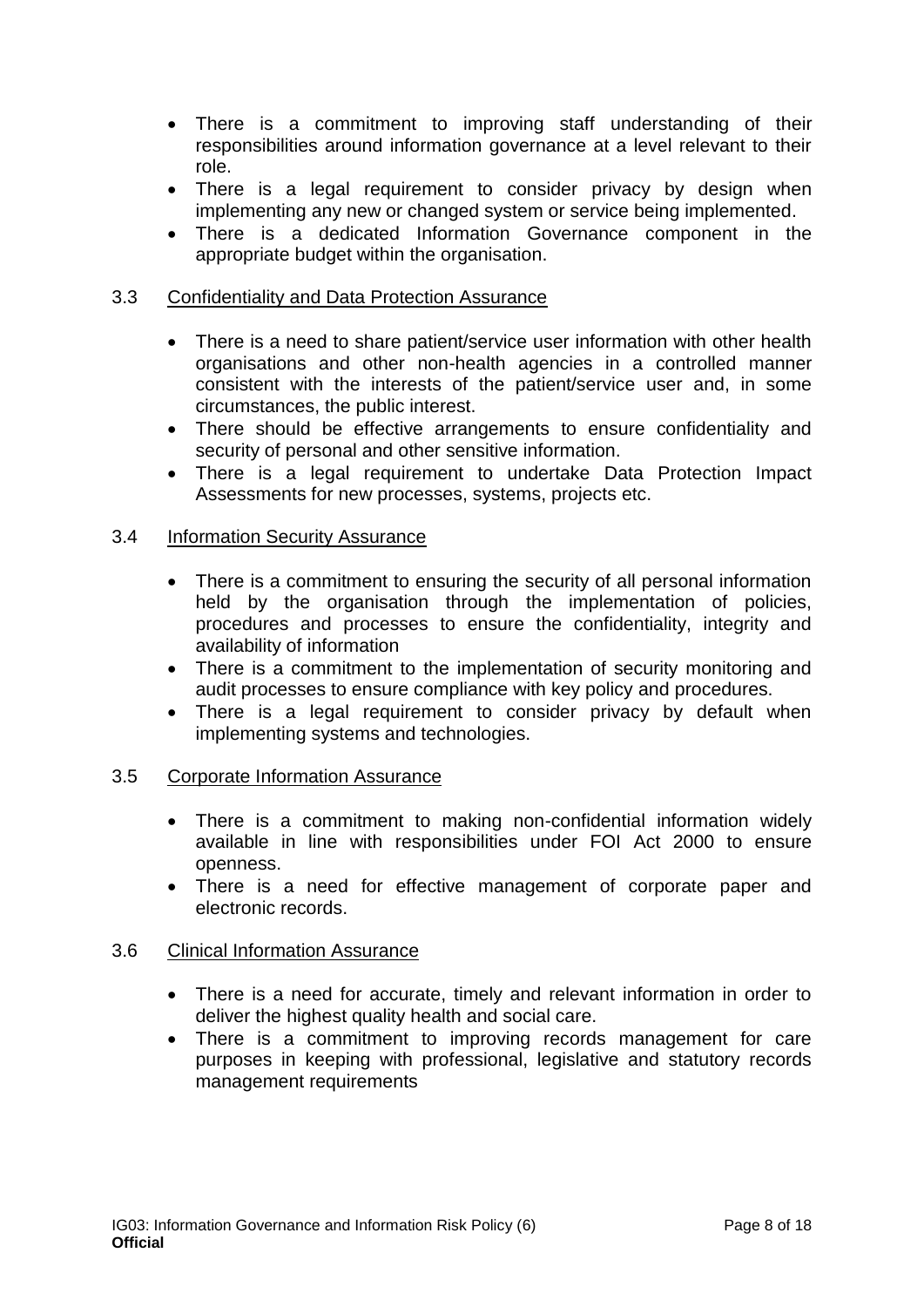### 3.7 Secondary Use Assurance

- There is a commitment to developing quality data to support non-direct care related purposes (planning, commissioning, public health, finance)
- There is a commitment to improving data quality through the use of local and national benchmarking

# <span id="page-8-0"></span>**4. Managing Information Risk**

### 4.1 Introduction

- 4.1.1 The organisation places high importance on minimising information risk and safeguarding the interest of patients, staff and the organisation.
- 4.1.2 Information risk is inherent in all organisational activities and everyone working for, or on behalf of the organisation, has a responsibility to continuously manage information risk. The aim of information risk management is to provide the means to identify, prioritise and manage the risks involved in all of the organisation's activities.

### 4.2 Information Risk Management Assurance Framework

- 4.2.1 Information Risk Management Assurance Framework aims to:
	- Protect patients, staff and the organisation from information risks where the likelihood of occurrence and the consequences are significant.
	- Support the strategic approach to the risk management framework in which information risks will be identified, considered and addressed in the approval, review and control processes.
	- Use the risk assessment methodology (risk matrix) to assess information risks e.g. threats to information.
	- Encourage pro-active rather than re-active information risk management.
	- Contribute to the quality of decision making throughout the organisation by supporting robust information.
	- Meet legal or statutory requirements.
	- Assist in safeguarding the organisation's information assets.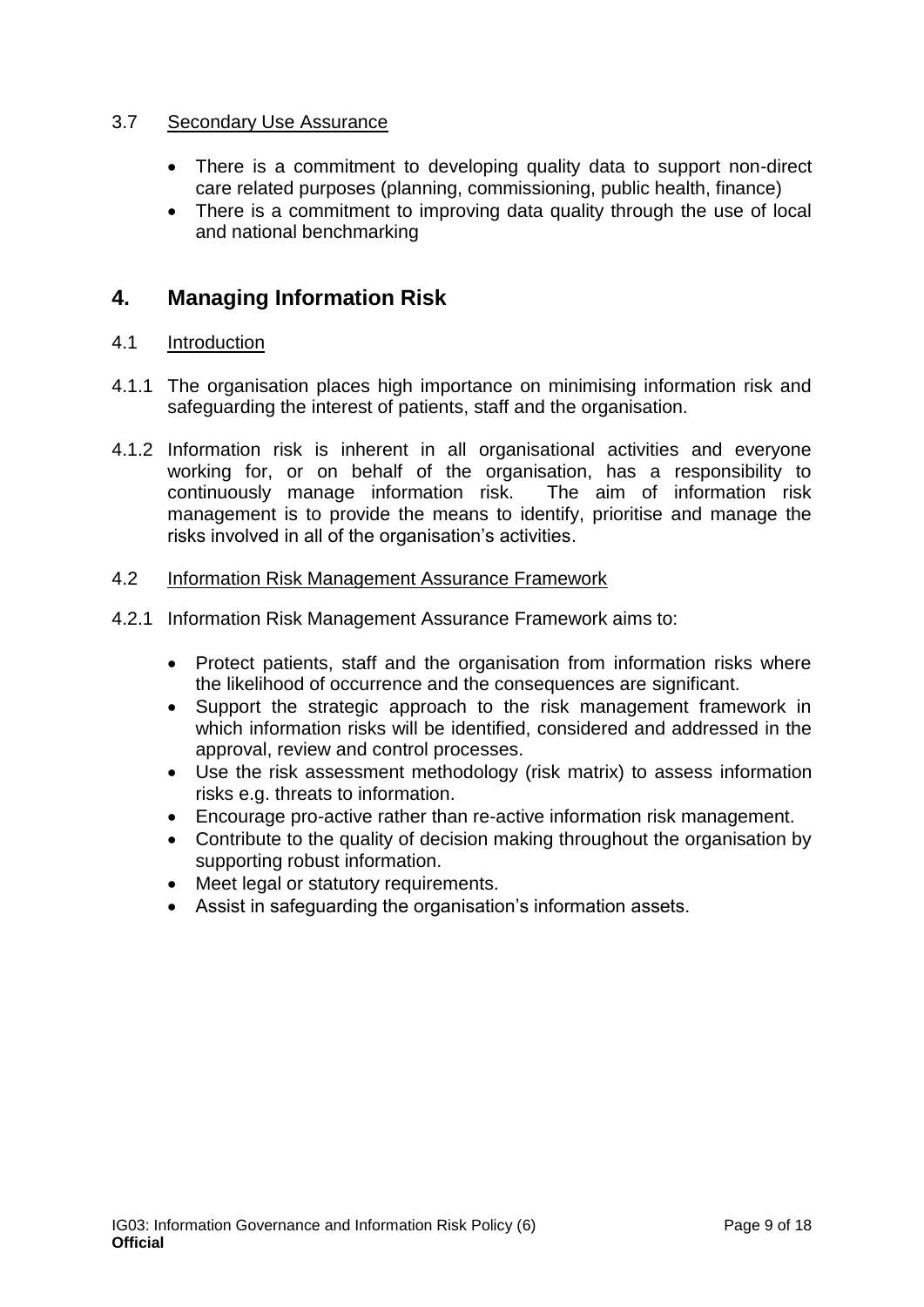### 4.3 Assessment of Information Risk

- 4.3.1 The organisation will assess information risk in a number of ways, which will include the following:
	- Routine review of flows of personal information to ensure any risks identified with these flows are mitigated, including ensuring appropriate controls are in place for data transferred outside the EEA.
	- The organisation's risk management procedures provide clear guidance as to the way in which information risks and incidents are identified, assessed and managed across the organisation, and how the IG Risk Register supports this process. Investigating and learning from incidents will support the organisation in understanding the real level of risk being experienced and in adjusting the controls in place.
	- Undertaking Data Protection Impact Assessments and System Security Level risk assessments as methods through which information assets can be risk assessed and assured they comply with the required standards.

### <span id="page-9-0"></span>**5. Implementation**

- 5.1 This policy will be available to all staff for use in relation to the specific function of the policy.
- 5.2 All managers are responsible for ensuring that relevant staff within the CCG have read and understood this document and are competent to carry out their duties in accordance with the procedures described.
- **5.3** This policy will be implemented in the following ways:
	- Mandatory Data Security Awareness training
	- Regular communications to staff on new Information Governance policies and procedures
	- Guidance and access to policies and procedures
	- The Information Governance Team will be the key contact point for staff support within the organisation
	- Regular audit of information governance processes undertaken in line with information governance policy and procedures in key areas i.e. records management, confidentiality, information security, freedom of information and data quality
	- Monitoring of information governance processes through the Data Security and Protection Toolkit.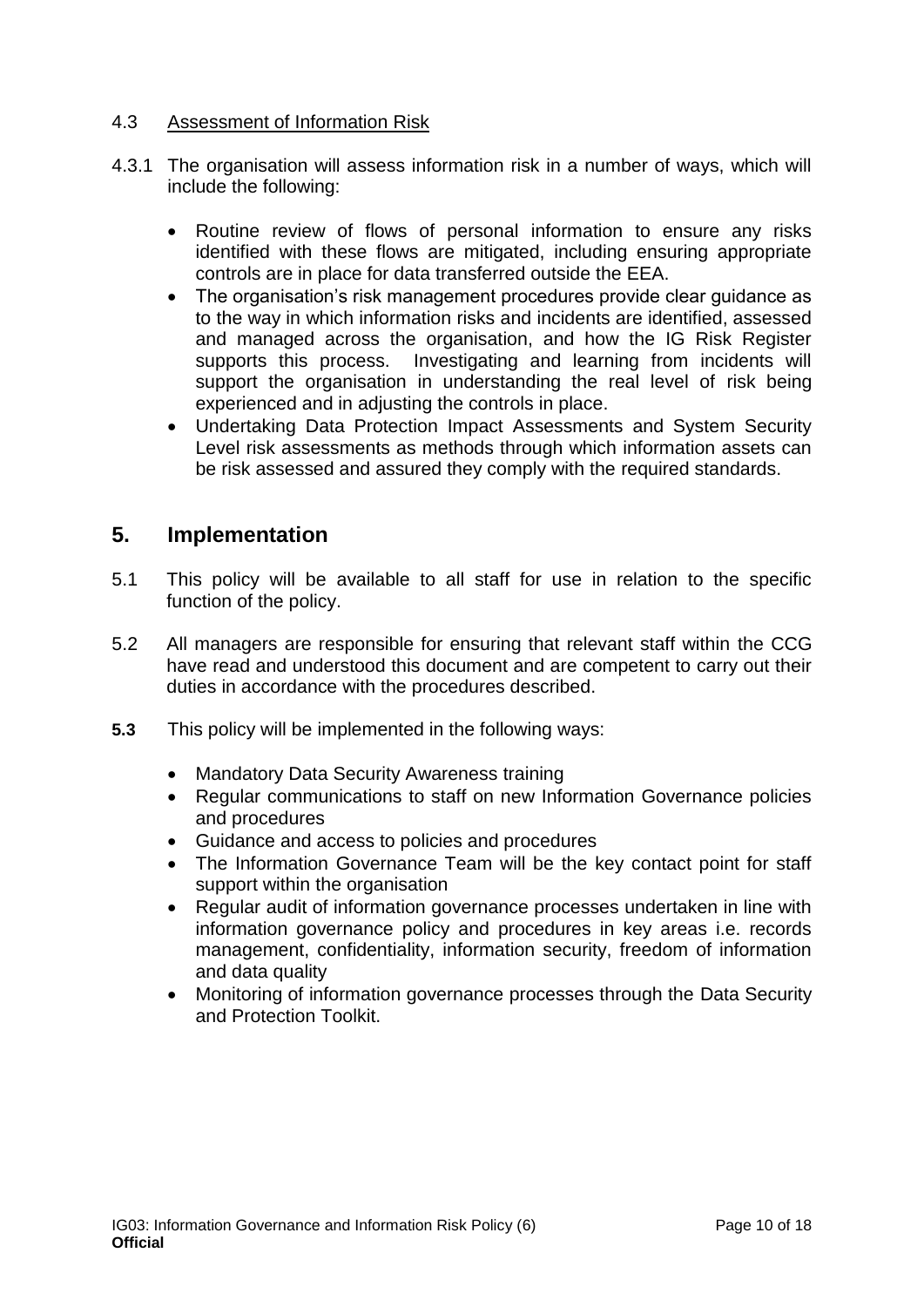## <span id="page-10-0"></span>**6. Training Implications**

The Executive Committee has ultimate responsibility for ensuring that the necessary training or education needs and methods required to implement the policy or procedure(s) are identified and resourced or built into the delivery planning process. This may include identification of external training providers or development of an internal training process.

## <span id="page-10-1"></span>**7. Related Documents**

### 7.1 Legislation and statutory requirements

- Cabinet Office (1990) *Computer Misuse Act 1990*. London. HMSO
- Cabinet Office (2018) *Data Protection Act 2018* London. HMSO.
- Cabinet Office (1990) *Access to Health Records Act 1990.*London. HMSO.
- Cabinet Office (2000) *Freedom of Information Act 2000*. London. HMSO.
- Cabinet Office (2004) *Environmental Information Regulations 2004*. London. HMSO.
- Cabinet Office (2006) *Fraud Act 2006*. London. HMSO
- EU General Data Protection Regulations 2016

### 7.2 Best practice recommendations

- Department of Health's Records Management Code of Practice for Health & Social Care 2016
- NHS Confidentiality Code of Practice
- Common Law Duty of Confidentiality

### <span id="page-10-2"></span>**8. Monitoring, review and archiving**

### 8.1 Monitoring

- 8.1.1 The Governing Body will agree a method for monitoring the dissemination and implementation of this policy. Monitoring information will be recorded in the policy database.
- 8.1.2 All staff must adhere to this policy and comply with applicable UK legislation and any regulatory requirements for information governance.
- 8.1.3 Failure to follow this policy and related information governance policy and procedures may lead to disciplinary, criminal or civil action being taken against the staff member.
- 8.1.4 Different methods will be used for monitoring different aspects of information governance including:
	- Monitoring of information governance processes through the Data Security and Protection Toolkit.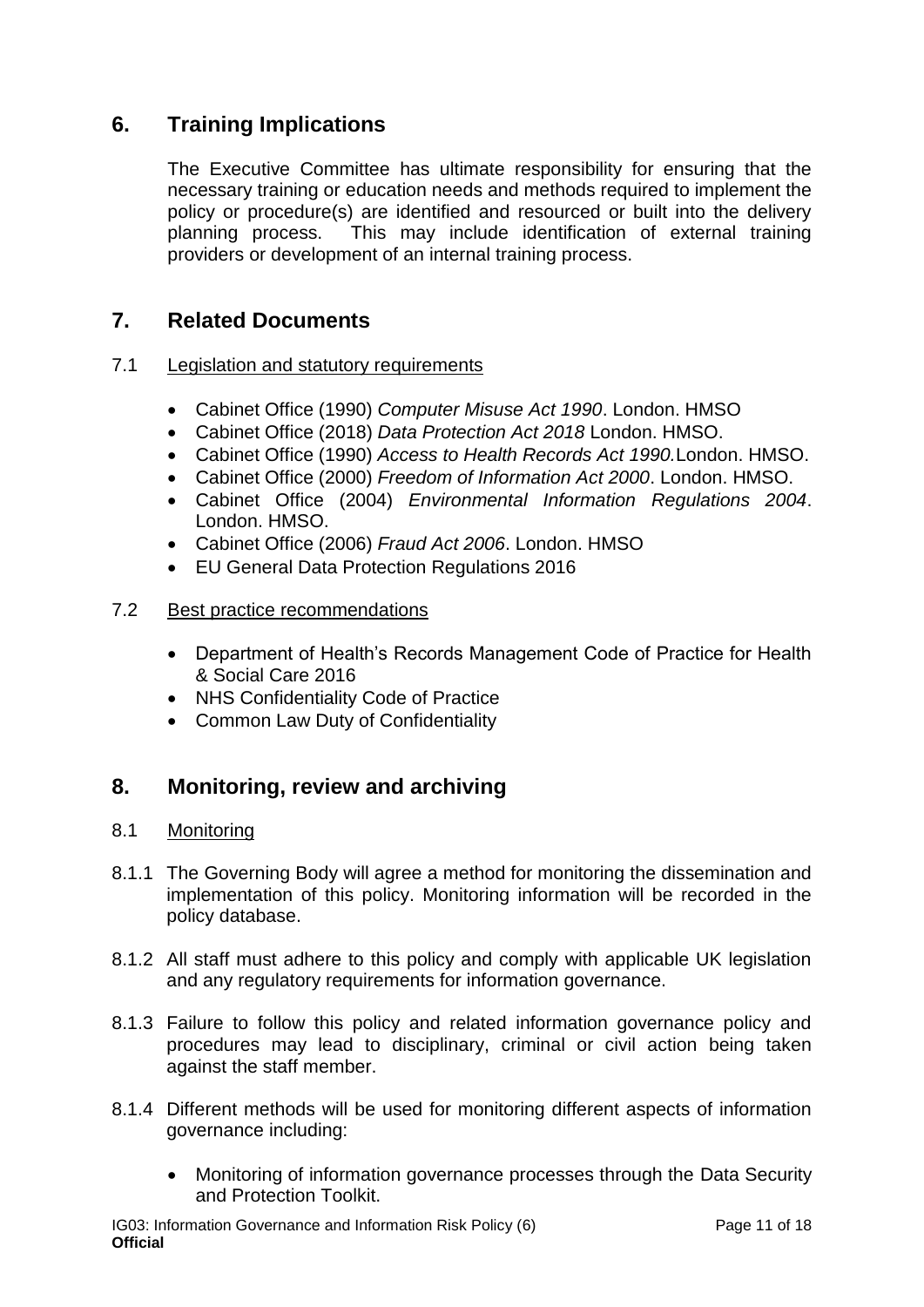- Audit of information flows to ensure confidential information is being transferred securely and in order to minimise information risk.
- Regular audit of information governance processes undertaken in line with information governance policy and procedures in key areas i.e. records management, confidentiality, information security, freedom of information, data quality.
- Action plans resulting from data protection impact assessments and system level security assessments are appropriately implemented to minimise information risk.
- The organisation will, in conjunction with the internal and external audit, identify any areas for improvement of IG and information risk and development and agree appropriate action plans

### 8.2 Review

- 8.2.1 The Governing Body will ensure that this policy document is reviewed in accordance with the timescale specified at the time of approval. No policy or procedure will remain operational for a period exceeding three years without a review taking place.
- 8.2.2 Staff who become aware of any change which may affect a policy should advise their line manager as soon as possible. The Governing Body will then consider the need to review the policy or procedure outside of the agreed timescale for revision.
- 8.2.3 For ease of reference for reviewers or approval bodies, changes should be noted in the 'document history' table on the second page of this document.
- **NB:** If the review consists of a change to an appendix or procedure document, approval may be given by the sponsor director and a revised document may be issued. Review to the main body of the policy must always follow the original approval process.

### 8.3 Archiving

<span id="page-11-0"></span>The Governing Body will ensure that archived copies of superseded policy documents are retained in accordance with the Department of Health's Records Management Code of Practice for Health and Social Care 2016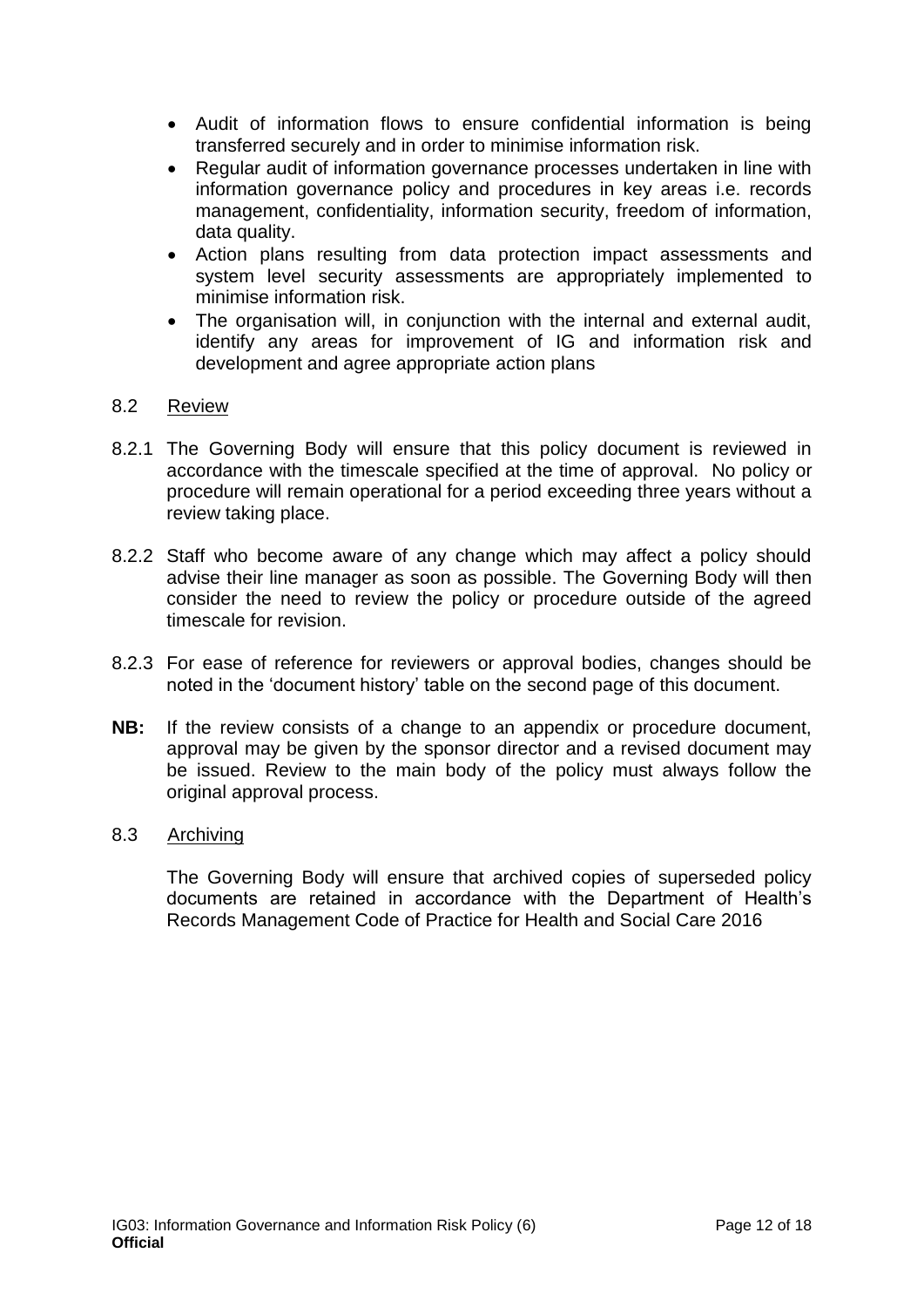## **9. Equality analysis**

# **Initial Screening Assessment (STEP 1)**

As a public body organisation we need to ensure that all our current and proposed strategies, policies, services and functions, have given proper consideration to equality, diversity and inclusion, do not aid barriers to access or generate discrimination against any protected groups under the Equality Act 2010 (Age, Disability, Gender Reassignment, Pregnancy and Maternity, Race, Religion/Belief, Sex, Sexual Orientation, Marriage and Civil Partnership).

This screening determines relevance for all new and revised strategies, policies, projects, service reviews and functions.

Completed at the earliest opportunity it will help to determine:

- The relevance of proposals and decisions to equality, diversity, cohesion and integration.
- Whether or not equality and diversity is being/has already been considered for due regard to the Equality Act 2010 and the Public Sector Equality Duty (PSED).
- Whether or not it is necessary to carry out a full Equality Impact Assessment.

### **Name(s) and role(s) of person completing this assessment:**

**Name:** Liane Cotterill **Job Title:** Senior Governance Manager **Organisation:** North of England Commissioning Support Unit (NECS)

**Title of the service/project or policy:** Information Governance and Information Risk Policy

**Is this a;** 

**Strategy / Policy** ☒ **Service Review** ☐ **Project** ☐ **Other** N/A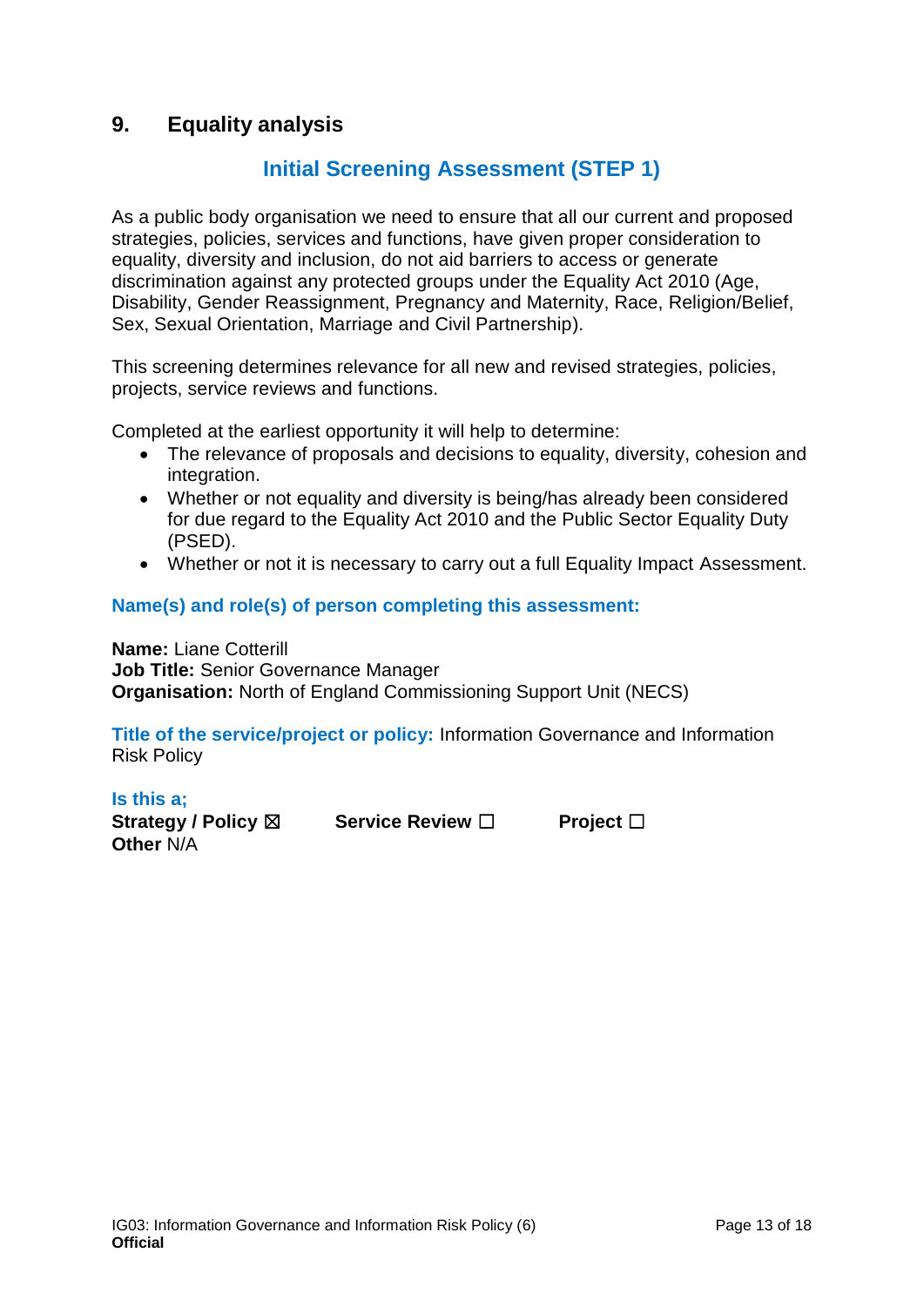### **What are the aim(s) and objectives of the service, project or policy:**

This policy sets out the CCG's commitment to the confidentiality of personal information and its responsibilities with regard to the disclosure of such information.

It aims to ensure all staff whether directly employed or contracted are aware of their responsibilities towards the confidentiality of personal information

#### **Who will the project/service /policy / decision impact?**

(Consider the actual and potential impact)

- Staff  $⊠$
- **Service User / Patients** ☐
- **Other Public Sector Organisations**☐
- **Voluntary / Community groups / Trade Unions** ☐
- **Others, please specify** N/A

| <b>Questions</b>                                                                                                         | Yes | No          |
|--------------------------------------------------------------------------------------------------------------------------|-----|-------------|
| Could there be an existing or potential negative impact on any of the                                                    |     | ⊠           |
| protected characteristic groups?                                                                                         |     |             |
| Has there been or likely to be any staff/patient/public concerns?                                                        |     | $\boxtimes$ |
| Could this piece of work affect how our services, commissioning or                                                       |     | ⊠           |
| procurement activities are organised, provided, located and by whom?                                                     |     |             |
| Could this piece of work affect the workforce or employment practices?                                                   |     | ⊠           |
| Does the piece of work involve or have a negative impact on:                                                             |     | ⊠           |
| Eliminating unlawful discrimination, victimisation and harassment                                                        |     |             |
| Advancing quality of opportunity<br>$\bullet$                                                                            |     |             |
| Fostering good relations between protected and non-protected<br>$\bullet$<br>groups in either the workforce or community |     |             |

#### **If you have answered no to the above and conclude that there will not be a detrimental impact on any equality group caused by the proposed policy/project/service change, please state how you have reached that conclusion below:**

The policy is based on the South Tyneside CCG former Information Governance and Information risk policy. There is no fundamental change to the content therefore the previous EIA which concluded 'no impact' remains appropriate.

### **If you have answered yes to any of the above, please now complete the 'STEP 2 Equality Impact Assessment' document**

| <b>Accessible Information Standard</b>                                                                                                           | Yes         |  |
|--------------------------------------------------------------------------------------------------------------------------------------------------|-------------|--|
| Please acknowledge you have considered the requirements of the<br>Accessible Information Standard when communicating with staff and<br>patients. | $\boxtimes$ |  |
| https://www.england.nhs.uk/wp-content/uploads/2017/10/accessible-<br>info-standard-overview-2017-18.pdf                                          |             |  |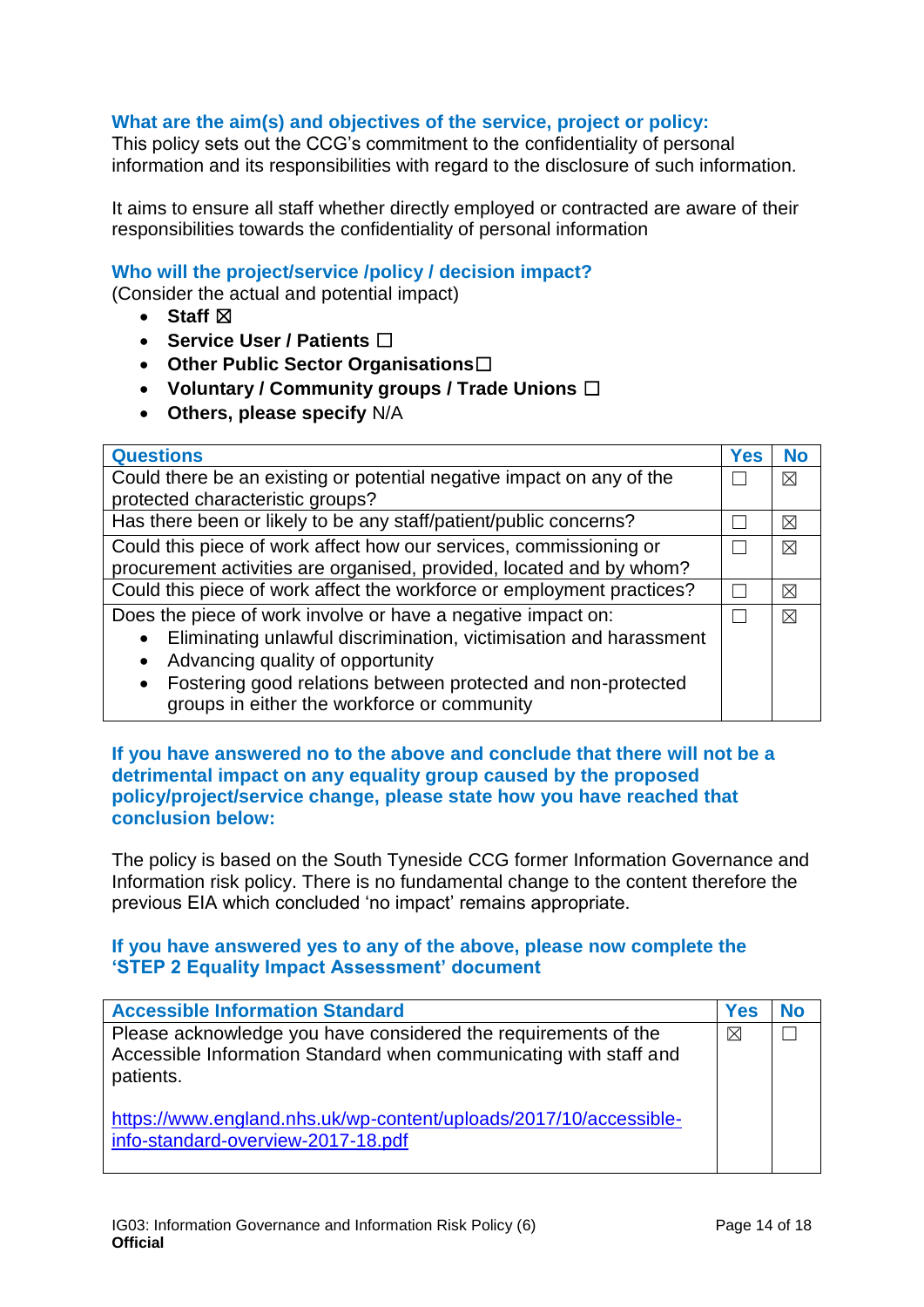### **If any of the above have not been implemented, please state the reason:**

Not applicable

### **Governance, ownership and approval**

| Please state here who has approved the actions and outcomes of the screening |           |               |
|------------------------------------------------------------------------------|-----------|---------------|
| <b>Name</b>                                                                  | Job title | <b>Date</b>   |
| <b>Executive Committee</b>                                                   | Approval  | December 2020 |

### **Publishing**

This screening document will act as evidence that due regard to the Equality Act 2010 and the Public Sector Equality Duty (PSED) has been given.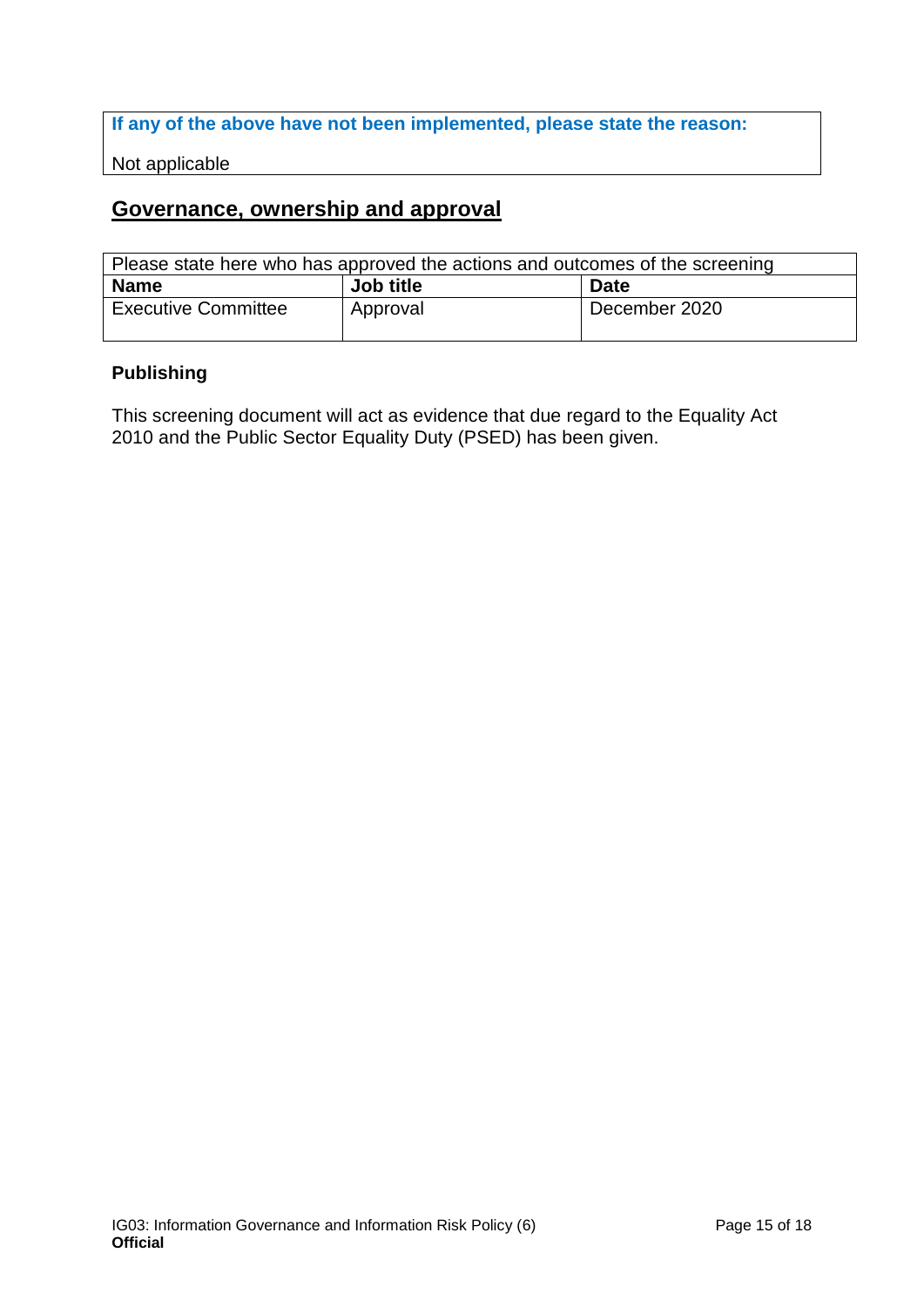# **Duties and Responsibilities**

<span id="page-15-1"></span><span id="page-15-0"></span>

| <b>Governing Body</b>                                        | The Governing Body (GB) for setting the strategic context in<br>which organisational process documents are developed, and<br>for establishing a scheme of governance for the formal review<br>and approval of such documents.                                                                                                                                                                                                                                                                             |
|--------------------------------------------------------------|-----------------------------------------------------------------------------------------------------------------------------------------------------------------------------------------------------------------------------------------------------------------------------------------------------------------------------------------------------------------------------------------------------------------------------------------------------------------------------------------------------------|
| <b>Chief Officer</b>                                         | The chief officer has overall responsibility for the strategic<br>direction and operational management, including ensuring that<br>CCG process documents comply with all legal, statutory and<br>good practice guidance requirements. The Chief Officer has<br>overall responsibility for ensuring that information risks are<br>assessed and mitigated to an acceptable level and handled in a<br>similar manner to other major risks such as financial.                                                 |
| <b>Information</b><br>Governance<br><b>Team (NECS)</b>       | The Information Governance Team has a responsibility to:<br>Provide information governance support to staff in the<br>$\bullet$<br>organisation.<br>Co-ordinate different areas of information governance and<br>$\bullet$<br>ensure progress against key standards and requirements.<br>In collaboration with IT, develop, implement and monitor<br>$\bullet$<br>information security across the organisation.<br>To support the CCG in evidence collation, upload and<br>publication of the IG Toolkit. |
| Freedom of<br><b>Information (FOI)</b><br><b>Lead (NECS)</b> | Freedom of Information(FOI) Lead (CSU); has a responsibility<br>to:<br>Appropriate policies and procedures relating to FOI are<br>$\bullet$<br>developed and available to staff.<br>Ensure the "Guide to Information" (formerly Publication<br>Scheme) is kept up to date and available on the public<br>website.<br>Ensure all FOI requests and exemptions are processed in<br>$\bullet$<br>an appropriately, timely manner.<br>Investigations are dealt with appropriately.                             |
| <b>NECS staff</b>                                            | Whilst working on behalf of the CCG, CSU staff will be<br>expected to comply with all policies, procedures and expected<br>standards of behaviour within the CCG, however they will<br>continue to be governed by all policies and procedures.                                                                                                                                                                                                                                                            |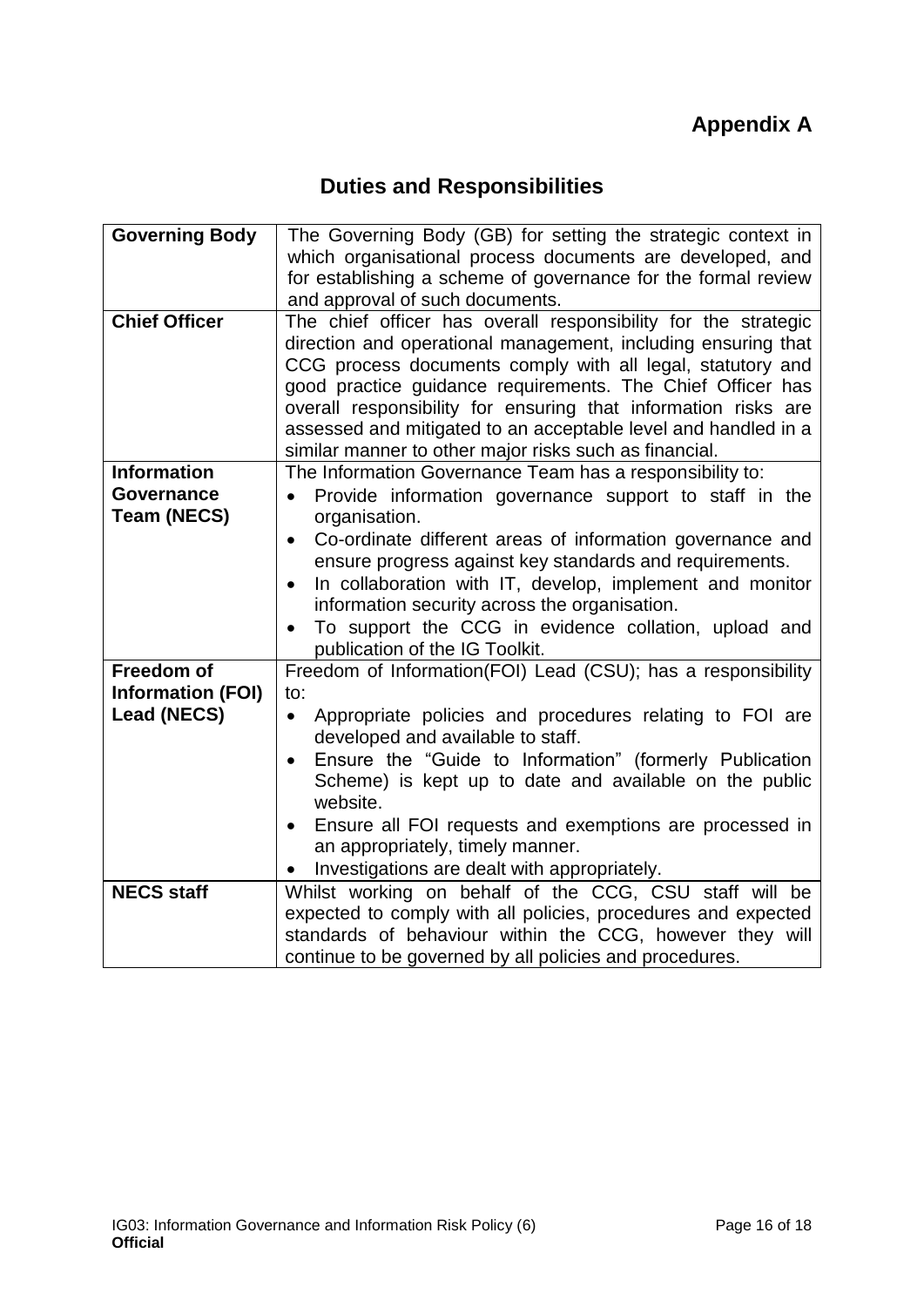| <b>Caldicott</b>        | The Caldicott Guardian has a responsibility to:                                           |  |
|-------------------------|-------------------------------------------------------------------------------------------|--|
| <b>Guardian</b>         | Ensure the organisation satisfies the highest confidentiality                             |  |
|                         | standards.                                                                                |  |
|                         | Advise on lawful and ethical processing of information.<br>٠                              |  |
|                         | Ensure appropriate processes and<br>procedures<br>are<br>$\bullet$                        |  |
|                         | established to enable the organisation to act in accordance                               |  |
|                         | with the Caldicott principles.                                                            |  |
|                         | Represent and champion information governance and<br>٠                                    |  |
|                         | report issues at Governing Body/Senior Management Team                                    |  |
|                         | level.                                                                                    |  |
|                         | Take a key role in ensuring standards of confidentiality in<br>$\bullet$                  |  |
|                         | relation to the National Programme for IT.                                                |  |
|                         | Act as signatory for high level information sharing<br>٠                                  |  |
|                         | agreements.                                                                               |  |
| <b>Senior</b>           | The Senior Information Risk Owner (SIRO) has a responsibility                             |  |
| <b>Information Risk</b> | to:                                                                                       |  |
| <b>Owner (SIRO)</b>     | Oversee the development of an Information Governance &<br>$\bullet$                       |  |
|                         | Information Risk Policy and Strategy and its implementation.                              |  |
|                         | Take ownership of risk assessment process for information<br>$\bullet$                    |  |
|                         | risk.                                                                                     |  |
|                         | Review and agree action in respect of identified information                              |  |
|                         | risks.                                                                                    |  |
|                         | Ensure that the Organisation approach to information risk is<br>$\bullet$                 |  |
|                         | effective in terms of resource, commitment and execution                                  |  |
|                         | and that this is communicated to all staff.                                               |  |
|                         | Provide a focal point for the resolution and/or discussion of<br>information risk issues. |  |
|                         | Ensure the Governing Body is adequately briefed on                                        |  |
|                         | $\bullet$<br>information risk issues.                                                     |  |
|                         | Successfully<br>information<br>complete strategic<br>risk<br>٠                            |  |
|                         | management training at least annually.                                                    |  |
| Information             | Information Asset Owners (IAO) are senior individuals involved                            |  |
| Asset<br><b>Owners</b>  | in the provision of service. Their role is to understand and                              |  |
| (IAOs)                  | address risks to the information assets they 'own' and to                                 |  |
|                         | provide assurance to the SIRO on the security and use of those                            |  |
|                         | assets. A list of staff aligned to these roles will have to be                            |  |
|                         | maintained.                                                                               |  |
| <b>Information</b>      | Information Asset Administrators (IAA) support the IAO to                                 |  |
| <b>Asset</b>            | ensure that policies and procedures are followed, recognise                               |  |
| <b>Administrators</b>   | actual and potential security incidents, consult the appropriate                          |  |
| (IAAs)                  | IAO on incident management, and ensure that information                                   |  |
|                         | asset registers are accurate and up to date.                                              |  |